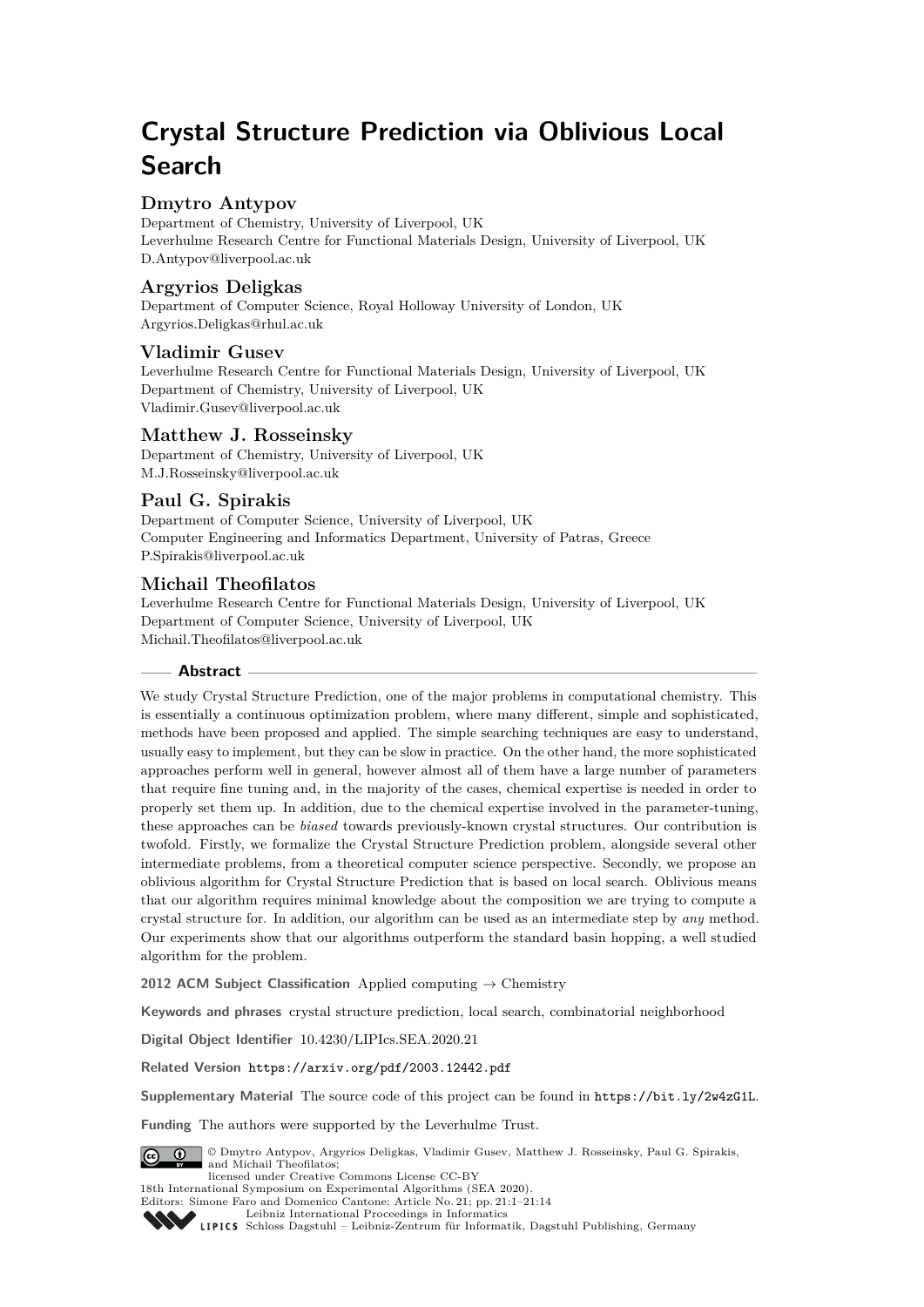#### **21:2 Crystal Structure Prediction via Oblivious Local Search**

# **1 Introduction**

The discovery of new materials has historically been made by experimental investigation guided by chemical understanding. This approach can be both time consuming and challenging because of the large space to be explored. For example, a "traditional" method for discovering inorganic solid structures relies on knowledge of material chemistry coupled with repeating synthesis experiments and systematically varying elemental ratios, each of which can take lots of time [\[25,](#page-13-1) [26\]](#page-13-2). As a result there is a very large unexplored space of chemical systems: only 72% of binary systems, 16% of ternary, and just 0*.*6% of quaternary systems have been studied experimentally [\[27\]](#page-13-3).

These inefficiencies forced physical scientists to develop computational approaches in order to tackle the problem of finding new materials. The first approach is based on data mining where *only* pre-existing knowledge is used [\[7,](#page-12-0) [11,](#page-12-1) [13,](#page-12-2) [15,](#page-12-3) [23\]](#page-13-4). Although this approach has proven to be successful, there is the underlying risk of missing best-in-class materials by being biased towards *known* crystal structures. Hence, the second approach tries to fill this gap and aims at finding new materials with *little, or no,* pre-existing knowledge, by *predicting the crystal structure* of the material. This approach has led to the discovery of several new, counterintuitive, materials whose existence could not be deduced by the structures of previously-known materials [\[6\]](#page-12-4).

Several heuristic methods have been suggested for crystal structure prediction. All these methods are based on the same fundamental principle. Every arrangement of ions in the 3-dimensional Euclidean space corresponds to an energy value and it defines a point on the *potential energy surface*. Then, the crystal structure prediction problem is formulated as a *mathematical optimization* problem where the goal is to compute the structure that corresponds to the global minimum of the potential energy surface, since this is the most likely structure that corresponds to a stable material. The difficulties in solving this optimization problem is that the potential energy surface is *highly non convex*, with *exponentially many*, with respect to the number of ions, local minima [\[17\]](#page-13-5). For this reason, several different algorithmic techniques were proposed ranging from simple techniques, like *quasi-random sampling* [\[9,](#page-12-5) [21,](#page-13-6) [20,](#page-13-7) [22\]](#page-13-8), *basin hopping* [\[12,](#page-12-6) [28\]](#page-13-9), and *simulated annealing* techniques [\[18,](#page-13-10) [24\]](#page-13-11), to more sophisticated techniques, like *evolutionary and genetic algorithms* [\[4,](#page-12-7) [8,](#page-12-8) [14,](#page-12-9) [16,](#page-13-12) [30\]](#page-13-13), and *tiling* approaches [\[6,](#page-12-4) [5\]](#page-12-10). A recent comprehensive review on these techniques can be found in [\[17\]](#page-13-5).

The simple searching techniques are easy to understand, usually easy to implement, and they are *unbiased*, but they can be slow in practice. On the other hand, the more sophisticated approaches perform well in general, however almost all of them have a large number of parameters that require fine tuning and, in the majority of the cases, chemical expertise is needed in order to properly set them up. In addition, due to the chemical expertise involved in the parameter-tuning, these approaches can be *biased* towards previously-known structures.

The majority of the abovementioned heuristic techniques work, at a very high level, in a similar way. Given a current solution *x* for the crystal structure prediction problem, i.e., a location for every ion in the 3-dimensional space, they iteratively perform the following three steps.

- **1.** Choose a new potential solution  $x'$ . This can be done by taking into account, or modifying, *x*.
- 2. Perform gradient descent on the potential energy surface starting from  $x'$ , until a local minimum is found. This process is called *relaxation* of x'.
- **3.** Decide whether to keep *x* as the candidate solution or to update it to the solution found after relaxing x'.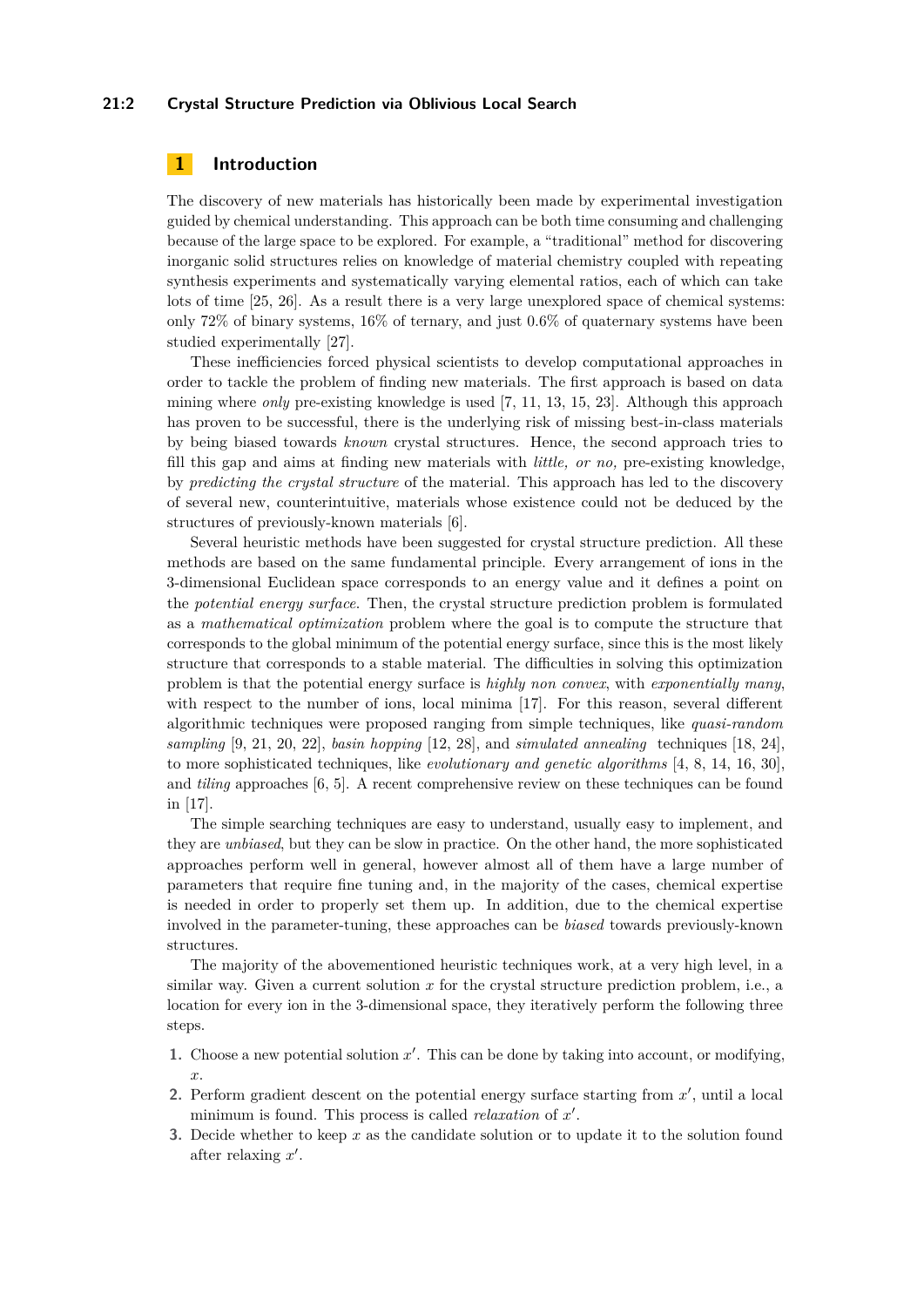For example, basin hopping algorithms randomly choose  $x'$ , they relax  $x'$  and if the energy of the relaxed structure is lower than the *x*, or a Metropolis criterion is satisfied, they accept this as a current solution; else they keep  $x$  and they randomly choose  $x''$ . The procedure usually stops when the algorithm fails to find a structure with lower energy within a predefined number of iterations. The more sophisticated algorithms take into account knowledge harvested from chemists and put constraints on the way  $x'$  is selected. For example, the MC-EMMA  $[6]$  and the FUSE  $[5]$  algorithms use a set of building blocks to construct  $x'$ . These building blocks are local configurations of ions that are present in, or similar to, known crystal structures. These approaches restrict the search space, which accelerate search, but reduce the number of possible solutions.

This general algorithm is easy to understand, however there are some hidden difficulties that make the problem more challenging. Firstly, it is not trivial even how to *evaluate* the potential energy of a structure. There are several different methods for calculating the energy of a structure, ranging from *quantum mechanical* methods, like *density functional theory* [1](#page-2-0) , to force fields methods <sup>[2](#page-2-1)</sup>, like the *Buckingham-Coulomb* potential function. All of which though, are hard to compute (see Section [2.1\)](#page-4-0) from the point of view of (theoretical) computer science and thus only numerical methods are known and used in practice for them [\[10\]](#page-12-11); still there are cases where some methods need considerable time to calculate the energy of a structure. This yields another, more important, difficulty, the relaxation of a structure. Since it is hard to compute the energy of a structure, it is even harder to apply gradient descent on the potential energy surface. For these reasons, the majority of the heuristic algorithms depend on *external*, well established, codes [\[10\]](#page-12-11) for computing the aforementioned quantities. Put differently, both energy computations and relaxations of structures are treated as *oracles* or *black boxes*.

## **1.1 Our contribution**

Our contribution is twofold. Firstly, we formalize the Crystal Structure Prediction problem from the theoretical computer science perspective; to the best of our knowledge, this is among the few papers that attempt to connect computational chemistry and computer science. En route to this, we introduce several intermediate open problems from computational chemistry in CS terms. Any (partial) positive solution to these questions can significantly help computational chemists to identify new materials. On the other hand, any negative result can formally explain why the discovery of new materials is a notoriously difficult task.

Our second contribution is the partial answer for some of the questions we cast. In general, our goal is to create *oblivious* algorithms that are easy to implement, they are fast, and they work well in practice. With oblivious we mean that we are seeking for *general procedures* that require *minimal input* and they have zero, or just a few, parameters chosen by the user.

 $\blacksquare$  We propose a purely combinatorial method for estimating the energy of a structure, which we term *depth energy computation*. We choose to compare our method against GULP [\[10\]](#page-12-11), which is considered to be the state of the art for computing the energy of a structure and for performing relaxations when the Buckingham-Coulomb energy is used. Our method requires only the charges of the atoms and their corresponding Buckingham coefficients to work; see Eq. [2](#page-5-0) in Section [2.1.](#page-4-0) In addition, it needs only one parameter, the

<span id="page-2-0"></span><sup>1</sup> [https://en.wikipedia.org/wiki/Density\\_functional\\_theory](https://en.wikipedia.org/wiki/Density_functional_theory)

<span id="page-2-1"></span> $^2$  [https://en.wikipedia.org/wiki/Force\\_field\\_\(chemistry\)](https://en.wikipedia.org/wiki/Force_field_(chemistry))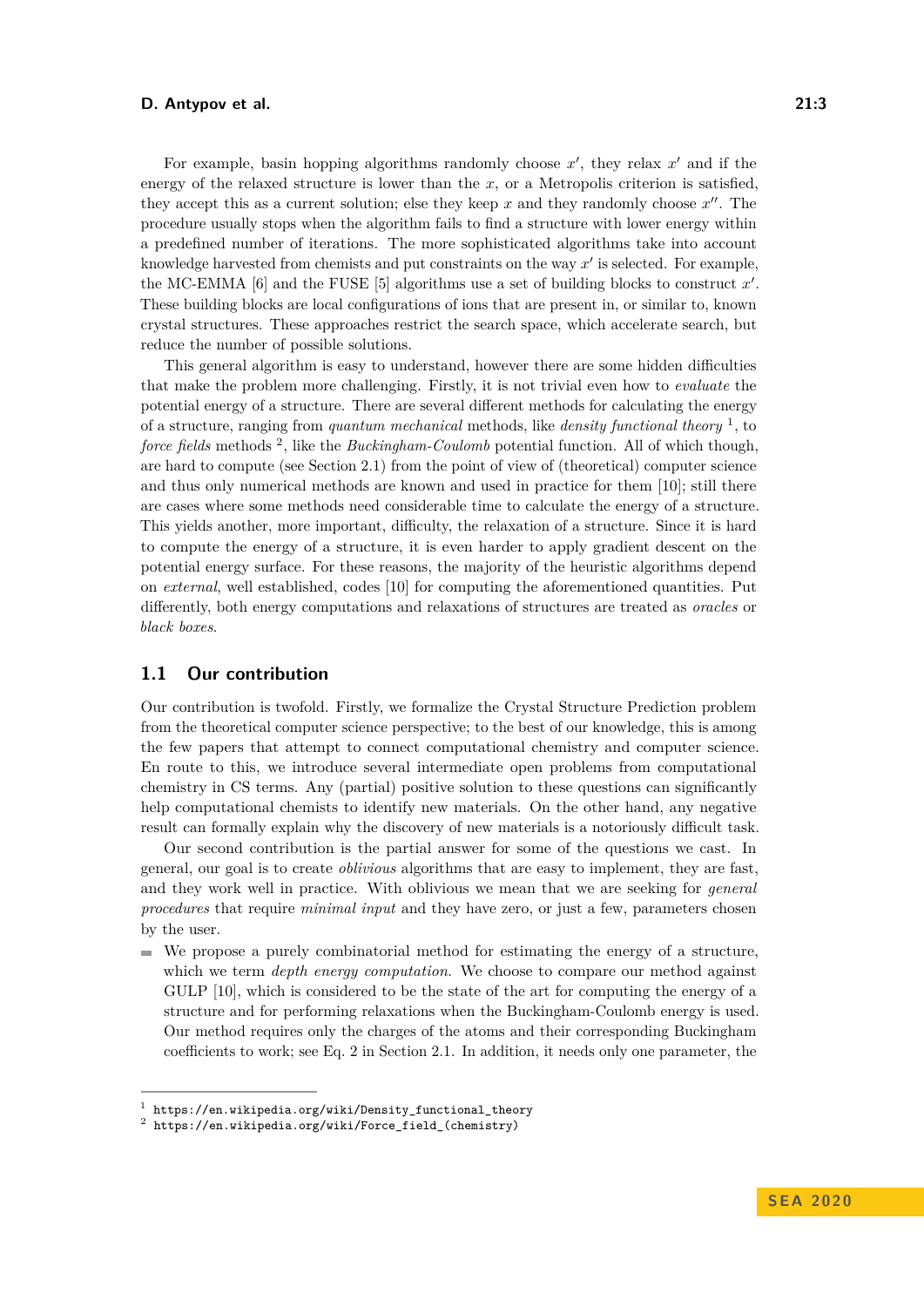

**Figure 1** Most stable configuration of SrTiO<sub>3</sub>.

depth *k*. We experimentally demonstrate that our method monotonically approximates with respect to *k* the energy computed by GULP and that it achieves an error of 0*.*0032 for  $k = 6$ . Our experiments show that the structure that achieves the minimum energy in depth 1 is likely to be the structure with the minimum energy overall. In fact we show something much stronger. If the energy of  $x$  is lower than the energy of  $x'$  when it is computed via the depth energy computation for  $k = 1$ , then, almost always, the energy of  $x$  will be lower than the energy of  $x'$  when it is computed via GULP.

We derive oblivious algorithms for choosing which structure to relax next. All of our  $\sim$ algorithms are based on local search. More formally, starting with *x* and using only local changes we select  $x'$ . We define several "combinatorial neighborhoods" and we evaluate their efficiency. Our neighborhoods are oblivious since they only need access to an oracle that calculates the energy of a structure. We show that our method outperforms basin hopping. Moreover, we view our algorithms as an intermediate step before relaxation that can be applied to *any* existing algorithm.

## **2 Preliminaries**

A *crystal* is a solid material whose atoms are arranged in a highly ordered configuration, forming a *crystal structure* that extends in all directions. A crystal structure is characterized by its *unit cell*; a parallelepiped that contains atoms in a specific arrangement. The unit cell is the *period* of the crystal; unit cells are stacked in the three dimensional space to form the crystal. In this paper we focus on *ionically bonded crystals*, which we describe next; what follows is relevant only on crystals of this type. In order to fully define the unit cell of a ionically bonded crystal structure, we have to specify a *composition*, *unit cell parameters*, and an *arrangement* of the ions.

**Composition.** A composition is the chemical formula that describes the ratio of ions that belong to the unit cell. The chemical formula contains *anions*, negatively charged ions, and *cations*, positively charged ions. The chemical formula is a way of presenting information about the *chemical proportions* of ions that constitute a particular chemical compound, and it does not provide any information about the exact number of atoms in the unit cell. More formally, the composition is defined by a set of distinct chemical elements  $\{e_1, e_2, \ldots, e_m\}$ , their multiplicity  $n_i$ , and a non-zero integer charge  $q_i$  for each element *i*. The number  $m$ denotes the total number of distinct chemical elements, and  $n_i / \sum_{j=1}^{m} n_j$  is the proportion of the atoms of type  $e_i$  in the unit cell. It is required that the sum of the charges adds up to zero, i.e.,  $\sum_{i=1}^{m} q_i n_i = 0$ , so that the unit cell is charge neutral. For example, the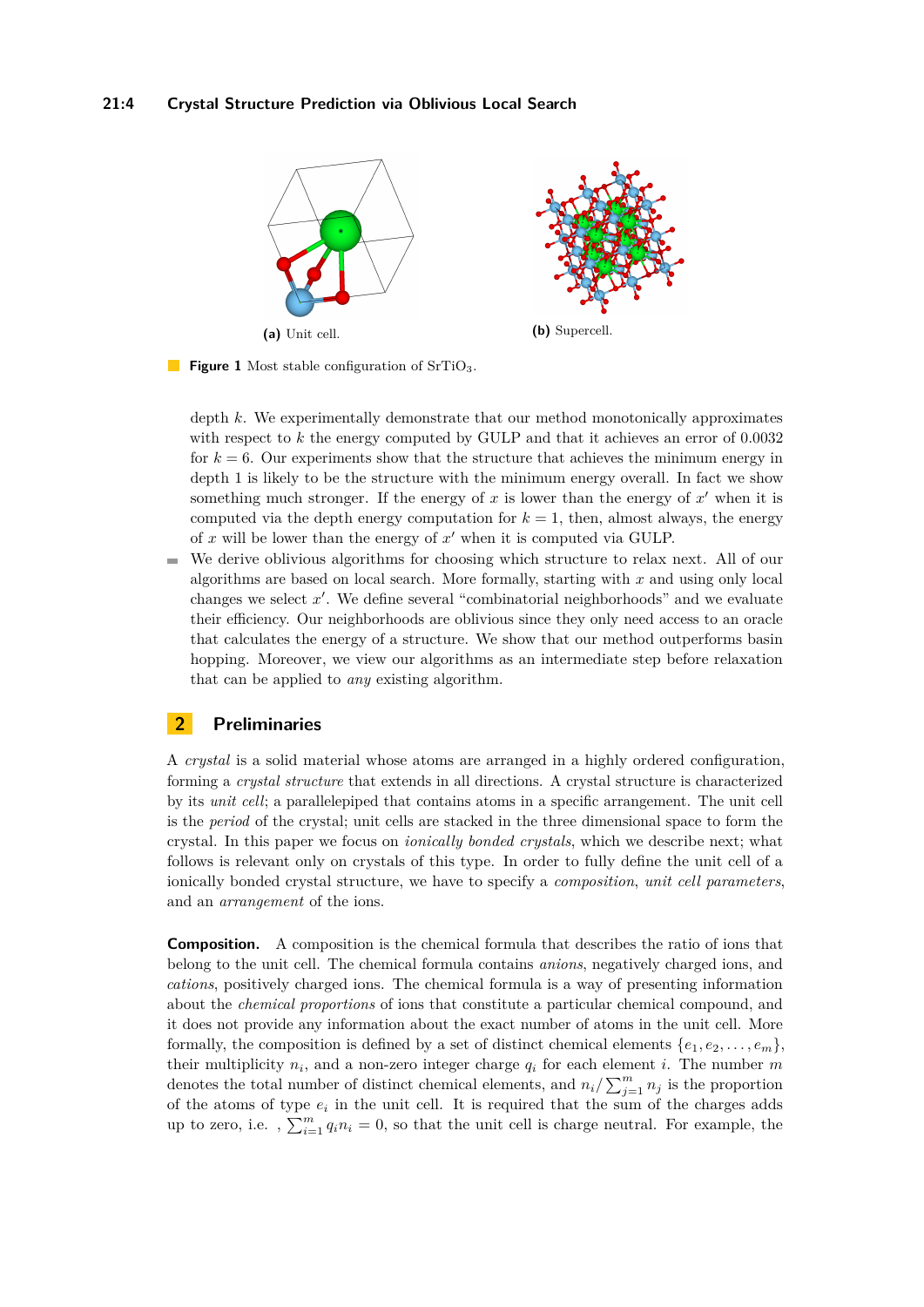composition for Strontium Titanate,  $SrTiO<sub>3</sub>$ , denotes that the following hold. For every ion

of strontium (Sr) in the unit cell, there exists one ion of titanium (Ti) and three ions of oxygen (O). Furthermore, the charge of every ion of Sr is  $+2$ , of Ti is  $+4$ , and of O is  $-2$ . Hence, when the ratios of the ions are according to the composition, the charge of the unit cell is zero.

Another parameter for every atom is the *atomic radius*. This usually corresponds to the distance from the center of the nucleus to the boundary of the surrounding shells of electrons. Since the boundary is not a well-defined physical entity, there are various non-equivalent definitions of atomic radius. In crystal structures though, the *ionic radius* is used and usually is treated as a hard sphere. Thus, we will use  $\rho_i$  to denote the ionic radius of the element  $e_i$ .

**Unit cell parameters.** Unit cell parameters provide a formal description of the parallelepiped that represents the unit cell. These include the lengths  $y_1, y_2, y_3$  of the parallelepiped in every dimension and the angles  $\theta_{12}$ ,  $\theta_{13}$ , and  $\theta_{23}$  between the corresponding facets. For brevity, we denote  $y = (y_1, y_2, y_3)$  and  $\theta = (\theta_{12}, \theta_{13}, \theta_{23})$ , and we use  $(y, \theta)$  to denote the unit cell parameters.

**Arrangement.** An arrangement describes the position of each atom of the composition in the unit cell. The position of ion *i* is specified by a point  $x_i = (x_{i1}, x_{i2}, x_{i3})$  in the parallelepiped defined by the unit cell parameters; fractional coordinates  $x_i$  denote the location of the nucleus of the ion *i* in the unit cell. A unit cell parameters-arrangement combination  $(y, \theta, x)$  in a unit cell with *n* ions is a point in the  $3n + 6$ -dimensional space. For any two points  $x_i$  and  $x_j$  we will use  $d(x_i, x_j)$  to denote their Euclidean distance.

As we have already said, a unit cell parameters-arrangement configuration  $(y, \theta, x)$  defines the period of an infinite structure that covers the whole 3d space. To get some intuition, assume that we have an orthogonal unit cell, i.e., all the angles are 90 degrees. Then for every ion with position  $(x_{i1}, x_{i2}, x_{i3})$  in the unit cell, there exist "copies" of the ion in the positions  $(k_1 \cdot y_1 + x_{i1}, k_2 \cdot y_2 + x_{i2}, k_3 \cdot y_3 + x_{i3})$  for every possible combination of integers  $k_1, k_2$ , and *k*3. A unit cell parameters-arrangement configuration is *feasible* if the hard spheres of any two ions of the crystal structure do not overlap; formally, it is feasible if for every two ions *i* and *j* it holds that  $d(x_i, x_j) \ge \rho_i + \rho_j$ .

# <span id="page-4-0"></span>**2.1 Energy**

Any unit cell parameters-arrangement configuration of a composition corresponds to a *potential energy*. When the number of ions in the unit cell is fixed, the set of configurations define the *potential energy surface*.

*Buckingham-Coulomb* potential is among the most well adopted methods for computing energy [\[3,](#page-12-12) [29\]](#page-13-14) and it is the sum of the Buckingham potential and the Coulomb potential. The Coulomb potential is *long-range* and depends only on the charges and the distance between the ions; for a pair of ions *i* and *j*, the Coulomb energy is defined by

<span id="page-4-1"></span>
$$
CE(i,j) := \frac{q_i q_j}{\mathsf{d}(x_i, x_j)}.\tag{1}
$$

Note, ions *i* and *j* can be in *different* unit cells.

The Buckingham potential is *short-range* and depends on the species of the ions and their distance. More formally, it depends on positive composition-dependent constants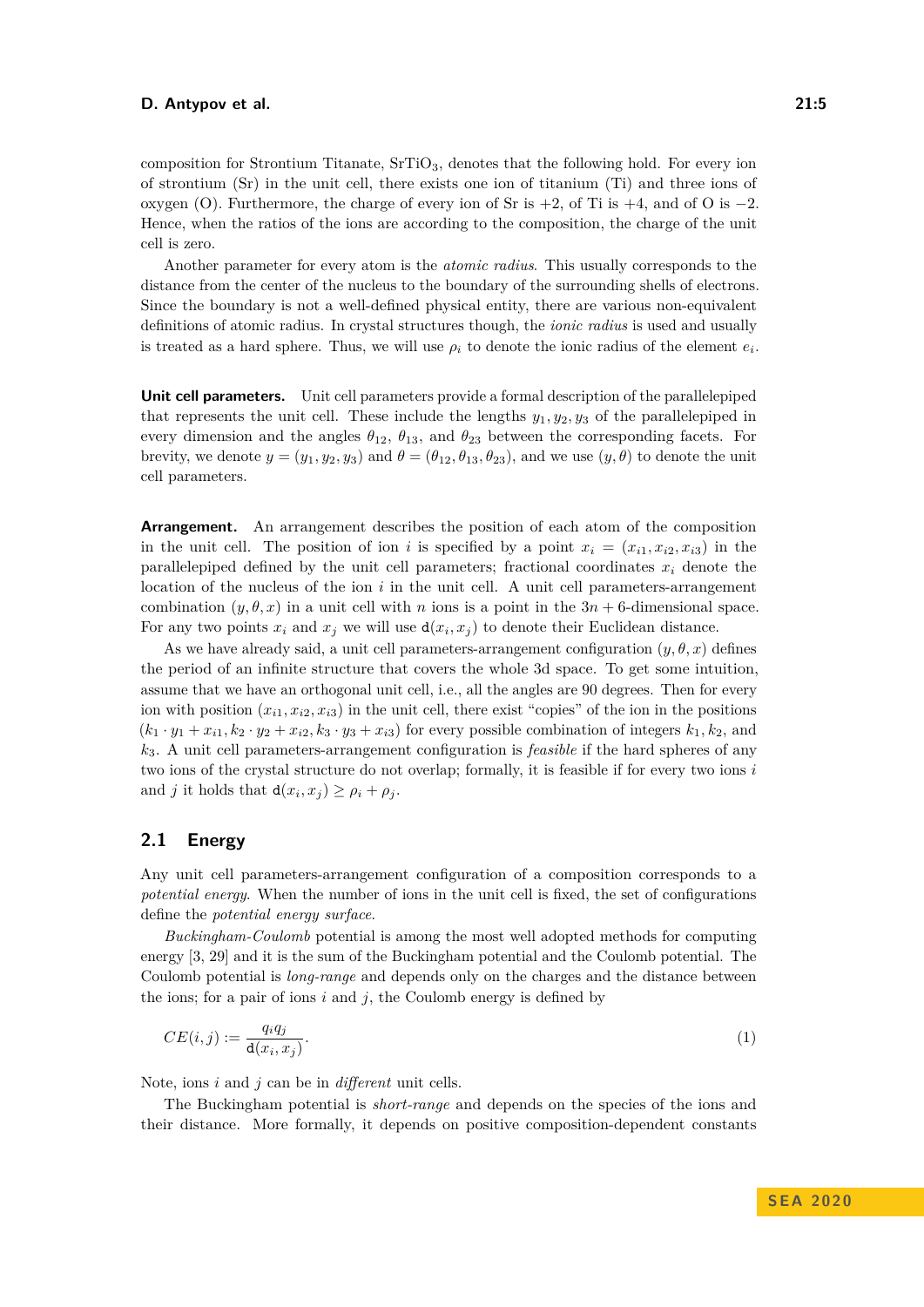#### **21:6 Crystal Structure Prediction via Oblivious Local Search**

 $A_{e_i,e_j}, B_{e_i,e_j}$ , and  $C_{e_i,e_j}$  for every pair of species  $e_i$  and  $e_j$ ; here i can be equal to j<sup>[3](#page-5-1)</sup>. So, for the pair of ions *i*, of specie  $e_i$ , and *j*, of specie  $e_j$ , the Buckingham energy is

<span id="page-5-0"></span>
$$
BE(i,j) := A_{e_i,e_j} \cdot \exp(-B_{e_i,e_j} \cdot \mathbf{d}(x_i,x_j)) - \frac{C_{e_i,e_j}}{\mathbf{d}(x_i,x_j)^6}.
$$
 (2)

Again, ions *i* and *j* can be in different unit cells.

Let  $S(x_i, \rho)$  denote the sphere with centre  $x_i$  and radius  $\rho$ . The total energy of a crystal structure whose unit cell is characterized by *n* ions with arrangement  $x = (x_1, \ldots, x_n)$  is then defined

$$
E(y, \theta, x) = \lim_{\rho \to \infty} \sum_{i=1}^{n} \sum_{j \neq i, j \in S(x_i, \rho)} \left( BE(i, j) + CE(i, j) \right).
$$

 $E(y, \theta, x)$  *conditionally converges* to a certain value [\[19\]](#page-13-15) and usually numerical approaches are used to compute it. For this reason, and since we aim for an oblivious algorithm, we view the computation of the energy of a structure as a *black box*. More specifically, we assume that we have an oracle that given any structure  $(y, \theta, x)$ , it returns its corresponding energy.

<span id="page-5-2"></span>I **Open Question 1.** *Given a composition and Buckingham parameters for it, find a simple, purely combinatorial way that approximates the energy for every crystal structure.*

 $\triangleright$  **Open Question 2.** *Given a composition*  $\{e_1, e_2, \ldots, e_m\}$  *and an oracle that computes the energy of every structure for this composition, learn efficiently (with respect to the number of* oracle calls) the Buckingham parameters  $A_{e_i,e_j}, B_{e_i,e_j}$ , and  $C_{e_i,e_j}$  for every  $i, j \in [m]$ .

**Relaxation.** The *relaxation* of a crystal structure  $(y, \theta, x)$  computes a stationary point on the potential energy surface by applying gradient descent starting from  $(y, \theta, x)$ . The relaxation of a structure can change *both* the arrangement *x* of the ions in the unit cell *and* the unit cell parameters  $(y, \theta)$  of the unit cell. We follow a similar approach as we did with the energy and we assume that there is an oracle that given a crystal structure  $(y, \theta, x)$  it returns the relaxed structure.

I **Open Question 3.** *Find an alternative, quicker, way to compute an approximate local minimum when:*

- **a)** *the unit cell parameters* (*y, θ*) *of the unit cell are fixed;*
- **b)** *the arrangement x of the ions is fixed;*
- **c)** *both unit cell parameters and arrangement are free.*

# **2.2 Crystal Structure Prediction problems**

In crystal structure prediction problems the general goal is to minimize the energy in the unit cell. There are two kinds of problems we are concerned. The first cares only about the value of the energy and the second one cares for the arrangement and the unit cell parameters that achieve the minimum energy. From the computational chemistry point of view, both questions are interesting in their own right. The existence of a unit cell parameters-arrangement that

<span id="page-5-1"></span><sup>&</sup>lt;sup>3</sup> The Buckingham constants are composition-depended since they can have small discrepancies in different compositions. For example the constants  $A_{Ti,O}$ ,  $B_{Ti,O}$ , and  $C_{Ti,O}$  for SrTiO<sub>3</sub> can be different than those for  $MgTiO<sub>3</sub>$ . There is a long line of research in computational chemistry that tries to learn/estimate the Buckingham constants for various compositions. In addition, more than one set of Buckingham constants can be available for a given composition.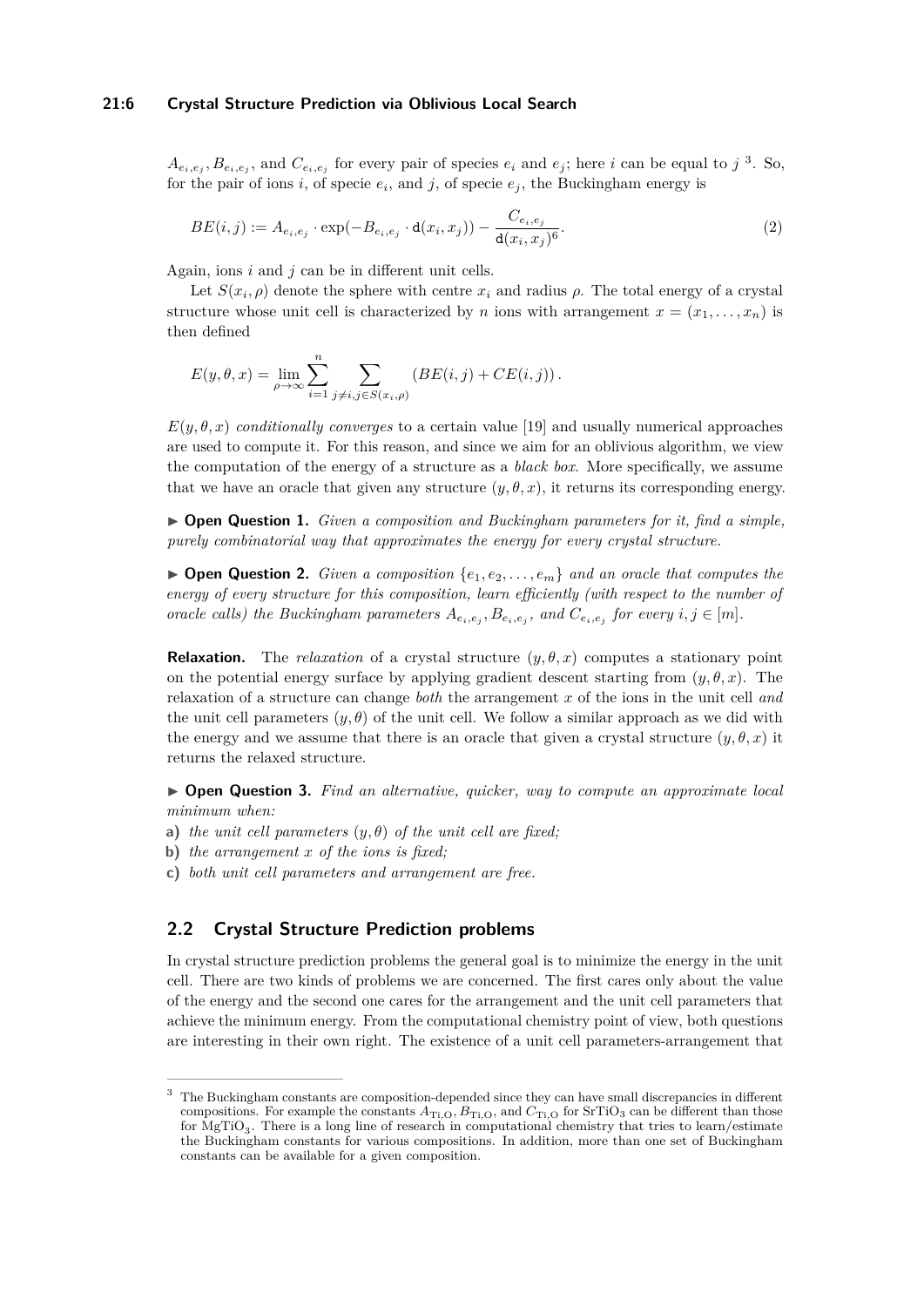achieves lower-than-currently-known energy usually suffices for constructing a new material. On the other hand, identifying the arrangement and the unit cell parameters of a crystal structure that achieves the lowest possible energy can help physical scientists to predict the properties of the material.

#### **MINENERGY**

**Input:** A composition with its corresponding Buckingham constants, a positive integer *n*, and a rational  $\hat{E}$ .

**Question:** Is there a crystal structure  $(y, \theta, x)$  for the composition with *n* ions that is neutrally charged and achieves Buckingham-Coulomb energy  $E(y, \theta, x) < \hat{E}$ ?

#### **MINSTRUCTURE**

**Input:** A composition with its corresponding Buckingham constants, a positive integer *n*.

**Task:** Find a crystal structure  $(y, \theta, x)$  for the composition with *n* ions that is neutrally charged and the Buckingham-Coulomb energy  $E(y, \theta, x)$  is minimized.

The second class of problems, the ones that ultimately computational chemists would like to solve, take as input only the composition and the goal is to construct a unit cell, with any number of atoms, such that the *average energy per ion* is minimized.

#### **AVGENERGY**

**Input:** A composition with its corresponding Buckingham constants and a rational *E*ˆ.

**Question:** Is there a crystal structure for the composition that is neutrally charged and  $\frac{E(y,\theta,x)}{n} < \hat{E}$ ?

#### AVGSTRUCTURE

**Input:** A composition with its corresponding Buckingham constants.

**Task:** Find a crystal structure for the composition that is neutrally charged and the average Buckingham-Coulomb energy per ion in the unit cell,  $\frac{E(y,\theta,x)}{n}$ , is minimized.

Although the problems are considered to be intractable [\[17\]](#page-13-5), only recently the first *correct* NP-hardness result was proven for a variant of CSP [\[1\]](#page-12-13). However, for the problems presented, there are no correct NP-hardness results in the literature.

I **Open Question 4.** *Provide provable lower bounds and upper bounds for the four problems defined above.*

▶ **Open Question 5.** *Construct a heuristic algorithm that works well in practice.* 

## <span id="page-6-0"></span>**3 Local Search**

Local search algorithms start from a feasible solution and iteratively obtain better solutions. The key concept for the success of such algorithms, is given a feasible solution, to be able to *efficiently find* an improved one. Put formally, a local search algorithm is defined by a *neighbourhood function N* and a *local rule r*. In every iteration, the algorithm does the following.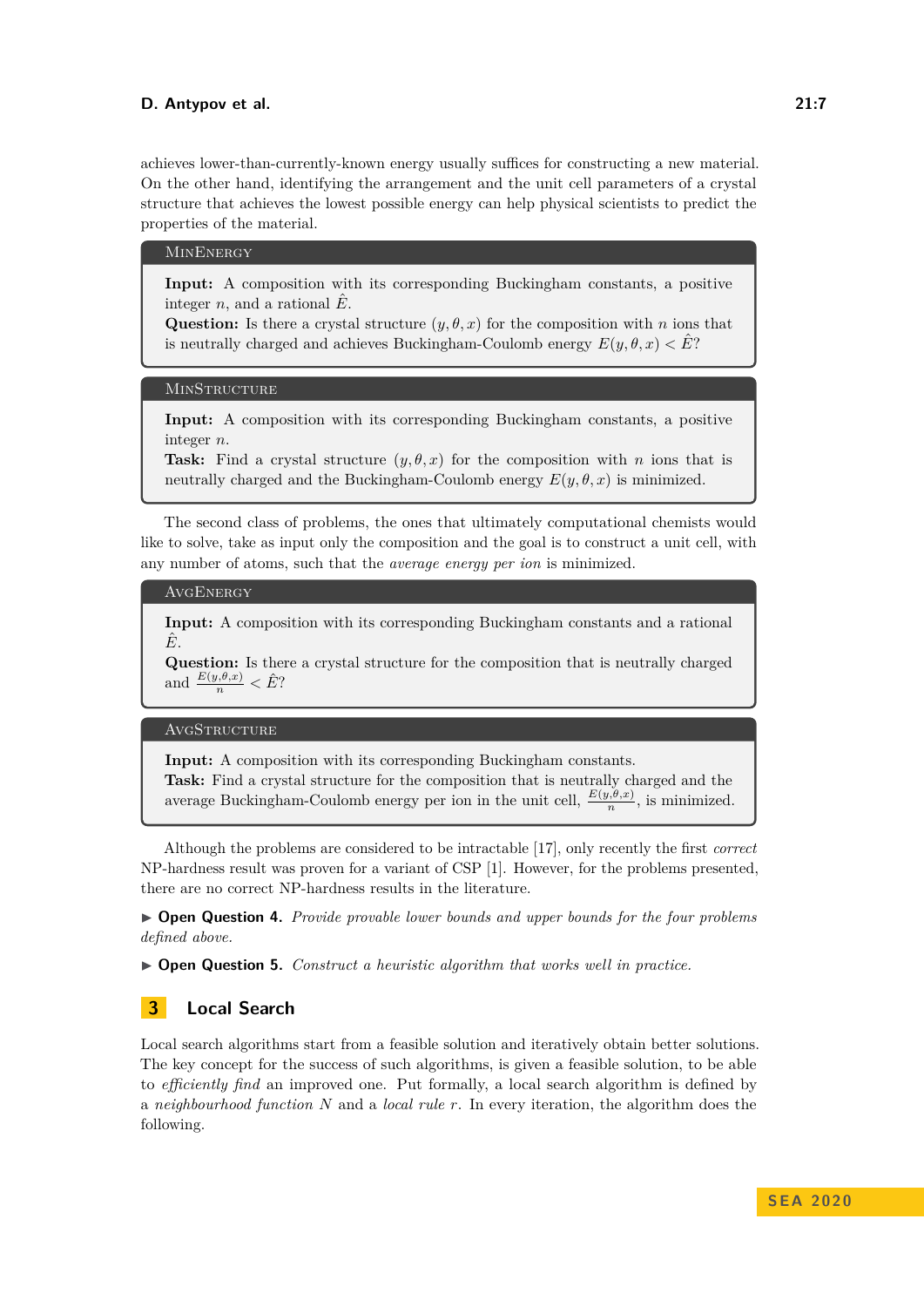#### **21:8 Crystal Structure Prediction via Oblivious Local Search**

- $\blacksquare$  Has the current best solution *x*.
- Computes the neighbourhood  $N(x)$ .
- If there is an improved solution  $x'$  in  $N(x)$ , then it updates  $x$  according to the rule  $r$ , i.e.  $\blacksquare$  $x' = r(N(x))$ ; else it terminates and outputs *x*.

The neighborhood  $N(x)$  of a solution x consists of all feasible solutions that are "close" in some sense to *x*. The size of the neighborhood can be constant or a function of the input. In principle, the larger the size of the neighborhood, the better the quality of the locally optimal solutions. However, the downside of choosing large neighborhoods is that, in general, it makes each iteration computationally more expensive. Running time and quality of solutions are competing considerations, and the trade off between them can be determined through experimentation.

We study the following *combinatorial* neighborhoods for Crystal Structure Prediction. All of them keep the unit cell parameters fixed and change only the arrangement *x* of the *n* ions. Thus, for notation brevity, we define the neighbourhoods only with respect to the arrangement *x*.

- **1.** *k***-ion swap.** This neighborhood consists of all feasible arrangements that are produced by swapping the locations of *k* ions. The size of this neighbourhood is  $O(n^k k!)$ .
- **2.** *k***-swap.** This neighborhood is parameterized by a discretization step  $\delta$ . Using  $\delta$  we discretize the unit cell and then we perform swaps of *k* ions with the content of every point of the discretization. So, an ion can swap positions with another ion, or simply move to another vacant position. Again, we take into account only the feasible arrangements of the ions. The size of this neighbourhood is  $O(n^k k! / \delta^{3k})$ .
- **3. Axes.** This neighborhood has a parameter  $\delta$  and computes the following for every ion *i*. Firstly, for every dimension it computes a plane parallel to the corresponding facet of the unit cell and contains the ion *i*. The intersection of any pair of these planes defines an "axis". Then, this axis is discretized according to  $\delta$ . The neighborhood locates the ion to every point on the discretization on the three axes and we keep only the arrangements that are feasible. The size of this neighbourhood is  $O(n/\delta)$ .

In all of our neighborhoods, we are using a *greedy* rule to choose  $x'$ ;  $x'$  is an arrangement that achieves the minimum energy in  $N(x)$ .

# <span id="page-7-0"></span>**4 Algorithms**

We propose two algorithms. The first one is a step towards answering Open Question [1](#page-5-2) while the second is a heuristic for MINSTRUCTURE problem.

For Open Question [1,](#page-5-2) we propose the *depth energy computation* for estimating the energy of a structure. Our algorithm has a single parameter, the depth parameter *k*, and works as follows. Given a crystal structure, it creates *k* layers around the unit cell with copies of the structure. So, for the unit cell parameters  $(y, \theta)$  and the arrangement *x* of *n* atoms the energy is  $E(y, \theta, x) = \sum_{i=1}^{n} \sum_{j \neq i, j \in D(k)} (BE(i, j) + CE(i, j)),$  where  $D(k)$  denotes the set of ions in the *k* layers of unit cells, and  $BE(i, j)$  and  $CE(i, j)$  are computed as in Equations [2](#page-5-0) and [1](#page-4-1) respectively.

For MINSTRUCTURE problem, we slightly modify basin hopping. In a step of basing hopping, a structure is randomly chosen and it is followed by a relaxation. Our algorithm applies a combinatorial local search using the Axes neighborhood, since this turned out to be the best among our heuristics, before the relaxation. So, we will perform a relaxation, *only after* combinatorial local search cannot further improve the solution. Our algorithm can be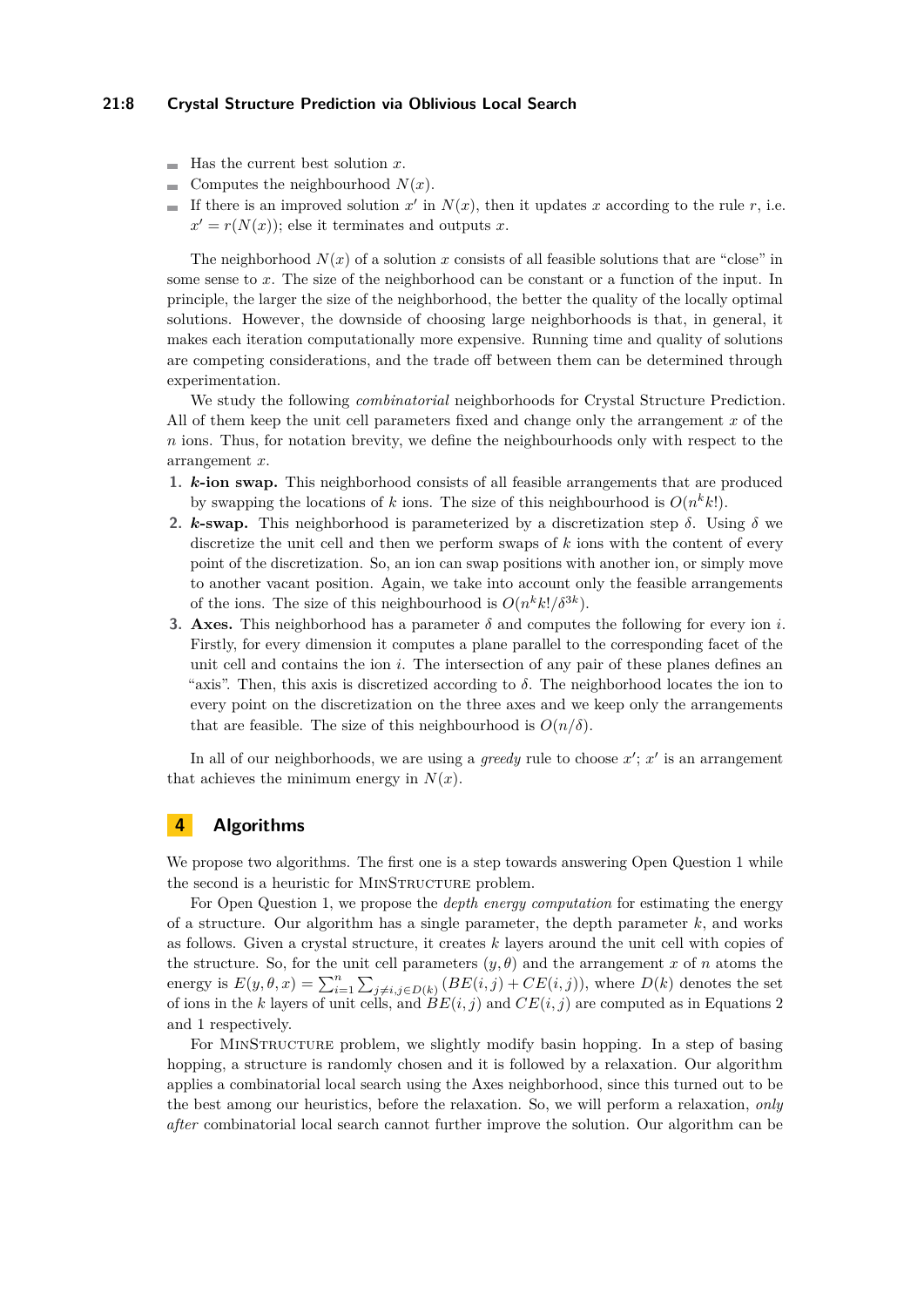used as a standalone one and it can also be integrated into *any other* heuristic algorithm for the Crystal Structure Prediction problem since it is oblivious. In addition, it provides a very fast criterion that when it succeeds it guarantees finding a lower energy crystal structure.

# **5 Experiments**

In this section we evaluate our algorithms via experimental simulations. We first focus on  $SrTiO<sub>3</sub>$  which we use as a benchmark. We do this because it is a well studied composition for which the Crystal Structure Prediction problem is solved. We have implemented the algorithms in Python 2.7 and we use the Atomic Simulation Environment (<https://wiki.fysik.dtu.dk/ase/>) package for setting up, manipulating, running, visualizing and analyzing atomistic simulations. All experiments were performed on a 4-core Intel i7-4710MQ with 8GB of RAM.

<span id="page-8-0"></span>**Table 1** Comparison between depth approach and GULP for SrTiO<sub>3</sub>. Energy is in electronvolts (eV). The energy difference shows the average difference in energy between the depth approach and the energy calculated by GULP. Results averaged over 2000 random feasible structures.

|          |        |        | Energy difference |        |        |        |
|----------|--------|--------|-------------------|--------|--------|--------|
|          |        |        |                   |        |        |        |
| 15 atoms | 0.0639 | 0.0226 | 0.0114            | 0.0068 | 0.0045 | 0.0032 |
| 20 atoms | 0.0670 | 0.0238 | 0.0120            | 0.0072 | 0.0047 | 0.0033 |

We evaluate the depth energy computation in several different dimensions. For all the experiments we performed for energy computation, we fixed the unit cell to be cubic. Firstly, we evaluate how depth energy computation behaves with respect to *k*. We see that the method converges very fast and  $k = 6$  already achieves accuracy of three decimal points. Then, we compare our depth approach against GULP; see Table [1.](#page-8-0) Our goal is to provide an intuitively simpler to interpret and work with method for computing the energy. Even though the energy calculated by the depth approach differs from the one calculated by GULP, we observe that the relative energies between two random arrangements remain usually the same even for  $k = 1$ . To be more precise, let  $E_1(x)$  denote the energy of a feasible arrangement *x* when  $k = 1$  and let  $E_G(x)$  denote the energy of this arrangement as it is computed by GULP. Our experiments show that if for two random feasible arrangements  $x_1$  and  $x_2$  it holds that  $E_1(x_1) < E_1(x_2)$ , then  $E_G(x_1) < E_G(x_2)$  for 99.8% of 1000 pairs of arrangements. This percentage reaches 100% for  $k = 6$ . For the "special" arrangement of ions  $x^*$  that minimizes the energy computed by GULP, that is  $x^* = \operatorname{argmin} E_G(x)$ , our experiments show that it is *always true* that  $E_k(x^*) < E_k(x)$ , for every  $k = 1, \ldots, 6$ , where *x* is a random feasible structure over 10000 of them. So, this is a good indication that the arrangement that minimizes the energy for  $k = 1$ , also minimizes the energy overall. We view this as a striking result; it significantly simplifies the problem thus new, analytical, methods can be derived for the problem.

The next set of experiments compares the three neighborhoods described in Section [3](#page-6-0) for  $SrTiO<sub>3</sub><sup>4</sup>$  $SrTiO<sub>3</sub><sup>4</sup>$  $SrTiO<sub>3</sub><sup>4</sup>$ . We compare them in several different dimensions: the average CPU time they need in order to find a local optimum with respect to their combinatorial neighborhood and the average drop in energy until they reach such a local optimum (Tables [2](#page-9-0) and [4\)](#page-9-1); the average CPU time the relaxation needs starting from such local minimum and the average drop in

<span id="page-8-1"></span><sup>4</sup> The values of the Buckingham parameters can be found in the full version of the paper [\[2\]](#page-12-14)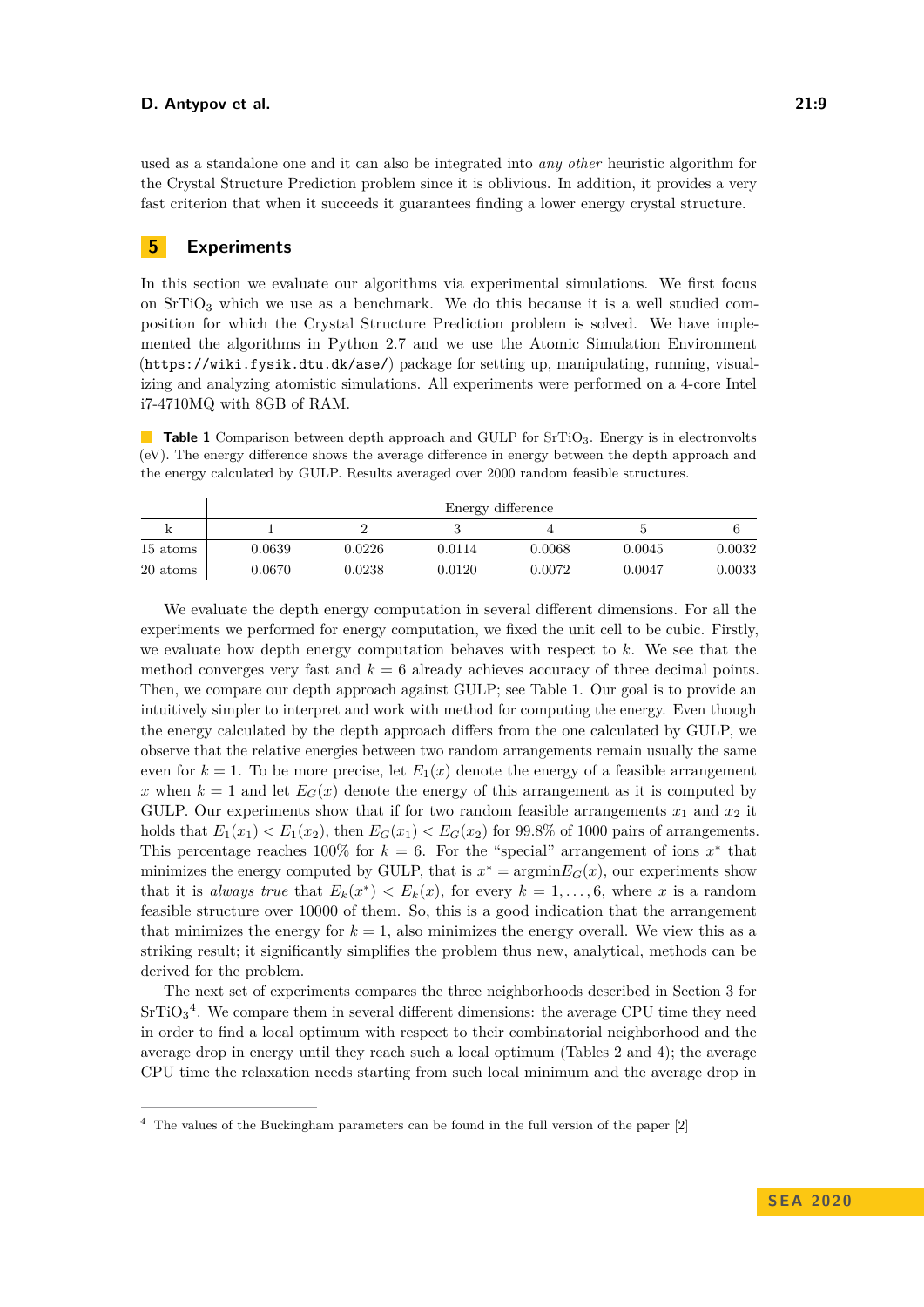#### **21:10 Crystal Structure Prediction via Oblivious Local Search**

energy from relaxation (Tables [3](#page-9-2) and [5\)](#page-10-0). In addition, for the case of  $SrTiO<sub>3</sub>$ , we compare how often we can find the optimal arrangement from a single structure. We observe that the Axes neighborhood has the best tradeoff between energy drop and CPU time. The 2-ion-swap neighbourhood outperforms the other two in terms of running time, however it seems to decrease the probability of finding the best arrangement when performing a relaxation on the resulting structures. This renders the use of 2-ion-swap neighbourhood inappropriate. Axes neighborhood is significantly faster and performs smoother in terms of running time than the 2-swap neighbourhood. However, the latter one performs better with respect to the energy drop, which is expected since axes is a subset of the 2-swap neighbourhood. In addition, the relaxation from the local minimum found by 2-swap significantly improves the probability of finding the best arrangement with only one relaxation. We should highlight that there exist structures where the relaxation cannot improve their energy, but the neighborhoods do; hence using Axes neighborhood we can escape from some local minima of the continuous space.

<span id="page-9-0"></span>**Table 2** Comparison of local neighbourhoods for reaching a combinatorial minimum for SrTiO<sub>3</sub> with 15 atoms per unit cell and  $\delta = 1$ Å (375 grid points). Time is in seconds and energy in electronvolts (eV). Results averaged over 1000 arrangements.

| Neighbourhood | Running time | Time stdev | Energy drop | Energy drop stdev |
|---------------|--------------|------------|-------------|-------------------|
| Axes          | 5.36         | 1.54       | 13.46       | 10.60             |
| 2-ion swap    | 0.96         | 0.33       | 7.75        | 8.45              |
| $2$ -swap     | 34.66        | 14.06      | 16.21       | 10.94             |

<span id="page-9-2"></span>**Table 3** Evaluation of relaxation procedure after using a combinatorial neighborhood for SrTiO<sub>3</sub> with 15 atoms per unit cell. Time is in seconds and energy in electronvolts (eV). Results averaged over 1000 arragnements.

| Neighbourhood          | Running time | Time  | Energy drop | Energy drop | Global   |
|------------------------|--------------|-------|-------------|-------------|----------|
|                        |              | stdev |             | stdev       | minimum  |
| Random structures-GULP | 8.80         | 6.35  | 18.60       | 10.26       | $6.6\%$  |
| Axes-GULP              | 7.92         | 6.16  | 5.53        | 2.28        | $10.0\%$ |
| 2-ion swap-GULP        | 8.82         | 6.25  | 11.09       | 5.64        | 4.7%     |
| 2-swap-GULP            | 5.14         | 5.08  | 2.79        | $1.05\,$    | 14.8%    |

<span id="page-9-1"></span>**Table 4** Comparison of local neighbourhoods for reaching a combinatorial minimum for  $Y_2Ti_2O_7$ and  $\delta = 1$ Å (343 grid points). Time is in seconds and energy in electronvolts (eV). Results averaged over 1000 arrangements.

| Neighbourhood | Running time | Time stdev | Energy drop | Energy drop stdev |
|---------------|--------------|------------|-------------|-------------------|
| Axes          | 7.56         | 2.08       | 8.23        | 3.71              |
| 2-ion swap    | $0.88\,$     | 0.43       | 1.16        | $1.80\,$          |
| 2-swap        | 27.93        | 9.98       | 10.26       | 4.05              |

Next, we compare our algorithm for MINSTRUCTURE against basin hopping where the next structure to relax is chosen at random. Based on the results of our previous experiments, we have chosen the Axes neighbourhood as an intermediate step before the relaxation. We have run these algorithms 200 times for  $SrTiO<sub>3</sub>$  with 15 atoms per unit cell, and 25 times for  $SrTiO<sub>3</sub>$  with 20 atoms per unit cell. We report how the energy varies with respect to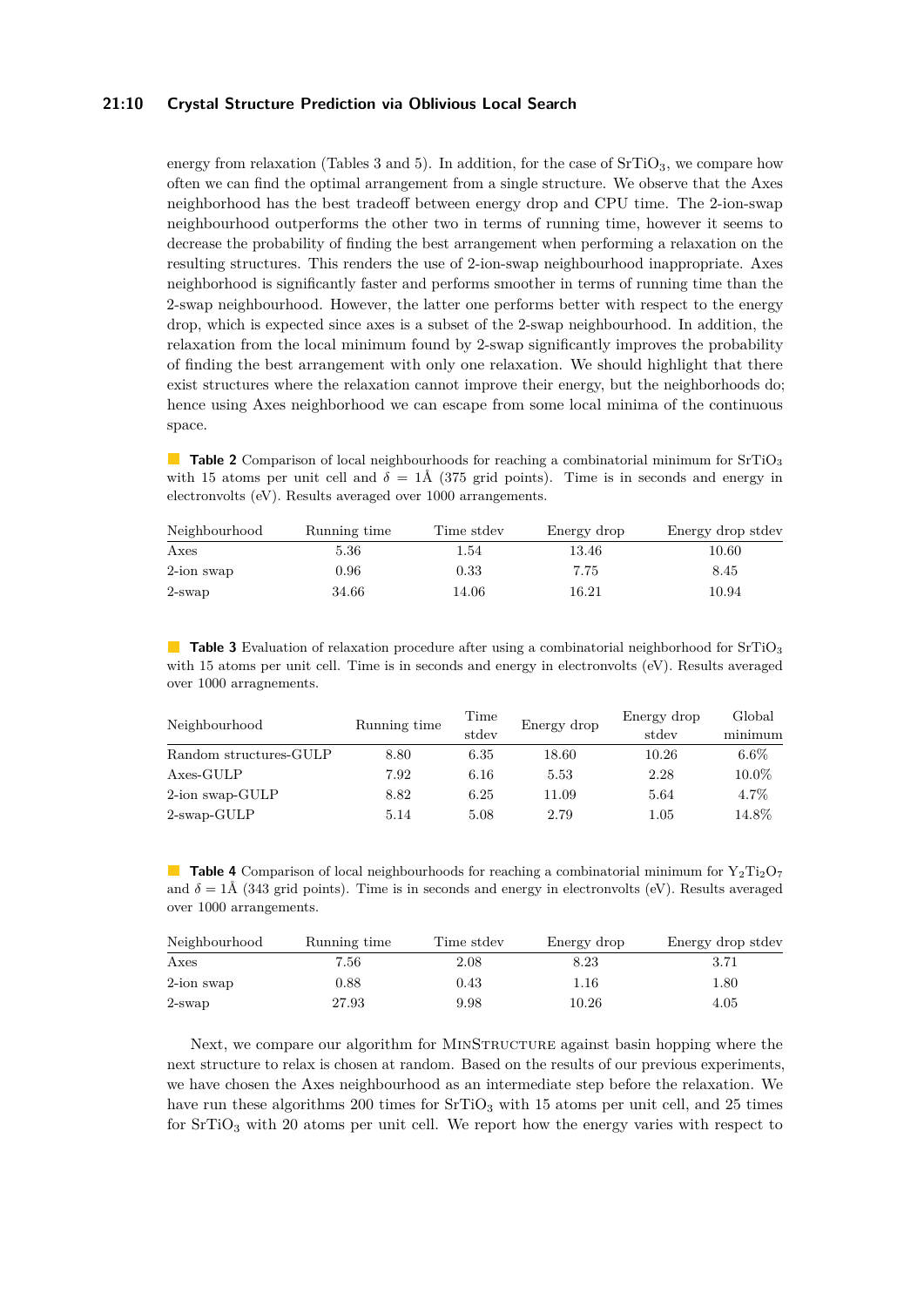| Neighbourhood          | Running time | Time<br>stdev | Energy drop | Energy drop<br>stdev |
|------------------------|--------------|---------------|-------------|----------------------|
| Random structures-GULP | 2.81         | 1.45          | 12.84       | 4.88                 |
| Axes-GULP              | 2.30         | 1.20          | 5.09        | 1.81                 |
| 2-ion swap-GULP        | 2.47         | 2.25          | 12.29       | 4.38                 |
| $2$ -swap-GULP         | 1.99         | 1.09          | 3.11        | 0.93                 |

<span id="page-10-0"></span>**Table 5** Evaluation of relaxation procedure after using a combinatorial neighborhood for Y<sub>2</sub>Ti<sub>2</sub>O<sub>7</sub>. Time is in seconds and energy in electronvolts (eV). Results averaged over 1000 arragnements.

time until the best arrangement is found (Fig. [2\)](#page-10-1) and we report other statistics that further validate our approach (Table [6\)](#page-10-2). As we can see, it is relatively easy to reach low levels of energy and the majority of time is needed to find the absolute minimum. In addition, the overhead posed by the use of the neighbourhood search divided by the time needed by the basin hopping to find the global minimum decreases as the number of the atoms in the unit cell increases.

<span id="page-10-2"></span>**Table 6** Statistics from the experiments depicted in Figure [2](#page-10-1) (SrTiO<sub>3</sub> with 15 atoms per unit cell). The corresponding Figures for SrTiO<sup>3</sup> with 20 atoms per unit cell can be found in the full version of this paper [\[2\]](#page-12-14).

| Algorithm     | Number of | Total time | Total time | Relaxations | Time for    | Time for     |
|---------------|-----------|------------|------------|-------------|-------------|--------------|
|               | atoms     | mean       | stdev      |             | relaxations | local search |
| Axes-GULP     | 15        | 227.89     | 287.21     | 13.24       | 126.26      | 101.63       |
|               | 20        | 2280.57    | 781.66     | 104.33      | 1016.72     | 1049.13      |
| Basin hopping | 15        | 167.89     | 114.89     | 18.14       | 160.79      |              |
|               | 20        | 5766.20    | 4748.33    | 450.66      | 4895.60     |              |

<span id="page-10-1"></span>

**(a)** Axes - GULP coarse. **(b)** Axes - GULP fine.



**Figure 2** Time to reach specific energy levels for SrTiO<sub>3</sub> (15 atoms). Figures (a) and (b) correspond to the algorithm of Section [4.](#page-7-0) Figures (c) and (d) correspond to basin hopping. The median times needed to reach every energy level are depicted in red on the top of each plot.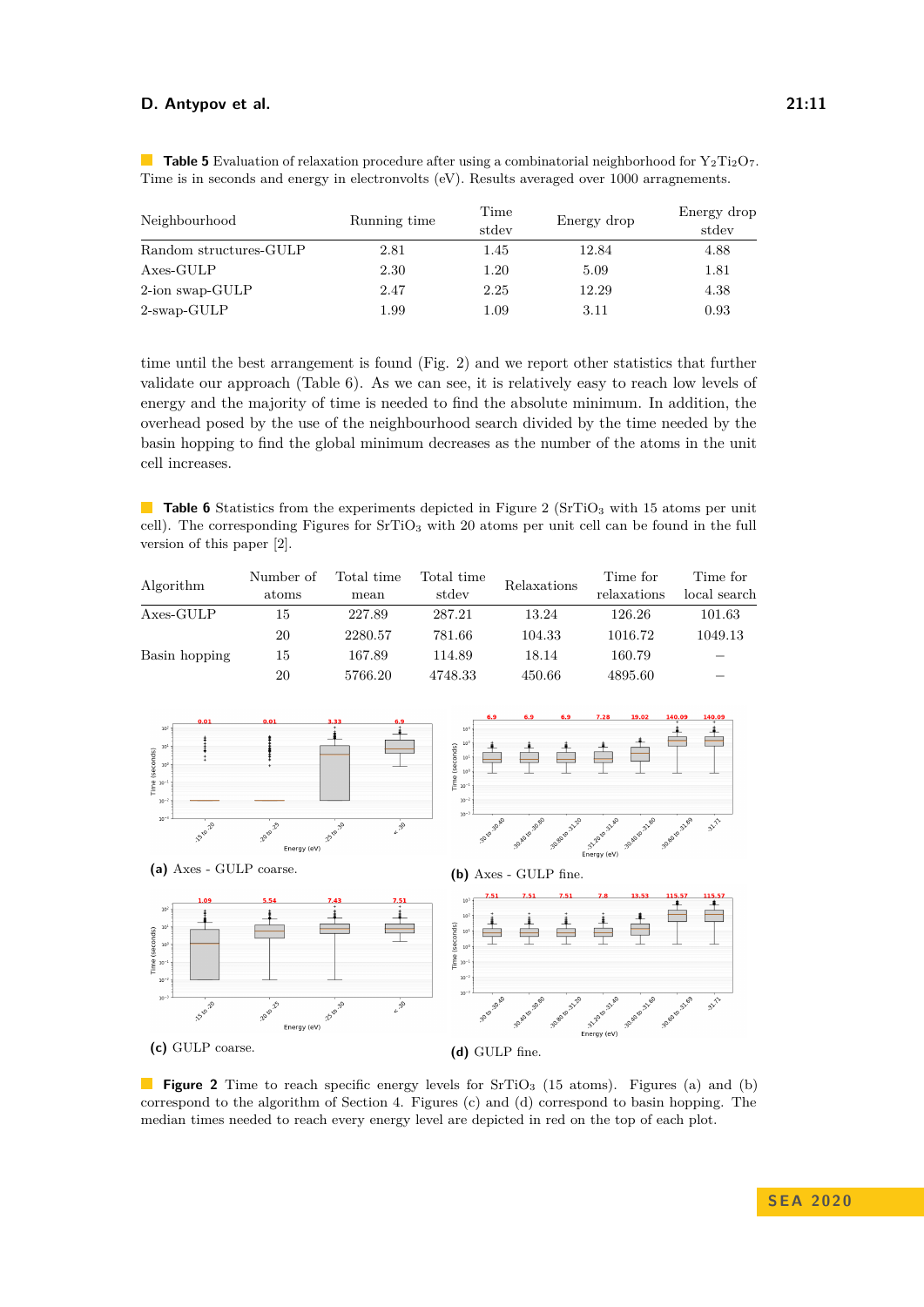<span id="page-11-0"></span>

**Figure 3** Performance of the Axes algorithm for  $Y_2Ti_2O_7$ . The black points correspond to the energy found after the relaxation of a point computed by the Axes neighborhood at each step. The red line is the lower envelope of the energy found by our algorithm while the blue line corresponds to the lower envelope of basin hopping.

In our last set of experiments, we compare our algorithm against basin hopping algorithm for  $Y_2Ti_2O_7$  which contains 22 atoms in its primitive unit cell. In this set of experiments, we produced 3500 random structures. We simulated basin hopping by sequentially relaxing the constructed structures. However, none of the relaxations managed to find the optimal configuration. Our algorithm, using the same order of structures as before, first used the Axes neighborhood as an intermediate step followed by a relaxation; it managed to find the optimal configuration after visiting only 720 structures (Fig. [3\)](#page-11-0).

## **6 Conclusions**

In this paper we have introduced and studied the Crystal Structure Prediction problem through the lens of computer science. This is an important and very exciting problem in computational chemistry, which computer scientists are not actively studying yet. We have identified several open questions whose solution would have significant impact to the discovery of new materials. These problems are challenging and several different techniques and machineries from computer science could be applied for solving them. Our simple-tounderstand algorithms are a first step towards their solution. We hope that our algorithms will be used as benchmarks in the future, since more sophisticated techniques for basin hopping can be invented. For the energy computation via the depth approach, we conjecture that the arrangement that minimizes the energy for  $k = 1$  or  $k = 2$ , matches the arrangement that minimizes the energy when it is computed via GULP. Our numerical simulations provide significant evidence towards this. A formal result of this would greatly simplify the objective function of the optimization problem and it would give more hope to faster methods for relaxation. In addition, it could provide the foundations for new techniques for crystal structure prediction. Our algorithm that utilizes the Axes neighborhood as an intermediate step before relaxation, seems to speed up the time the standard basin hopping needs to find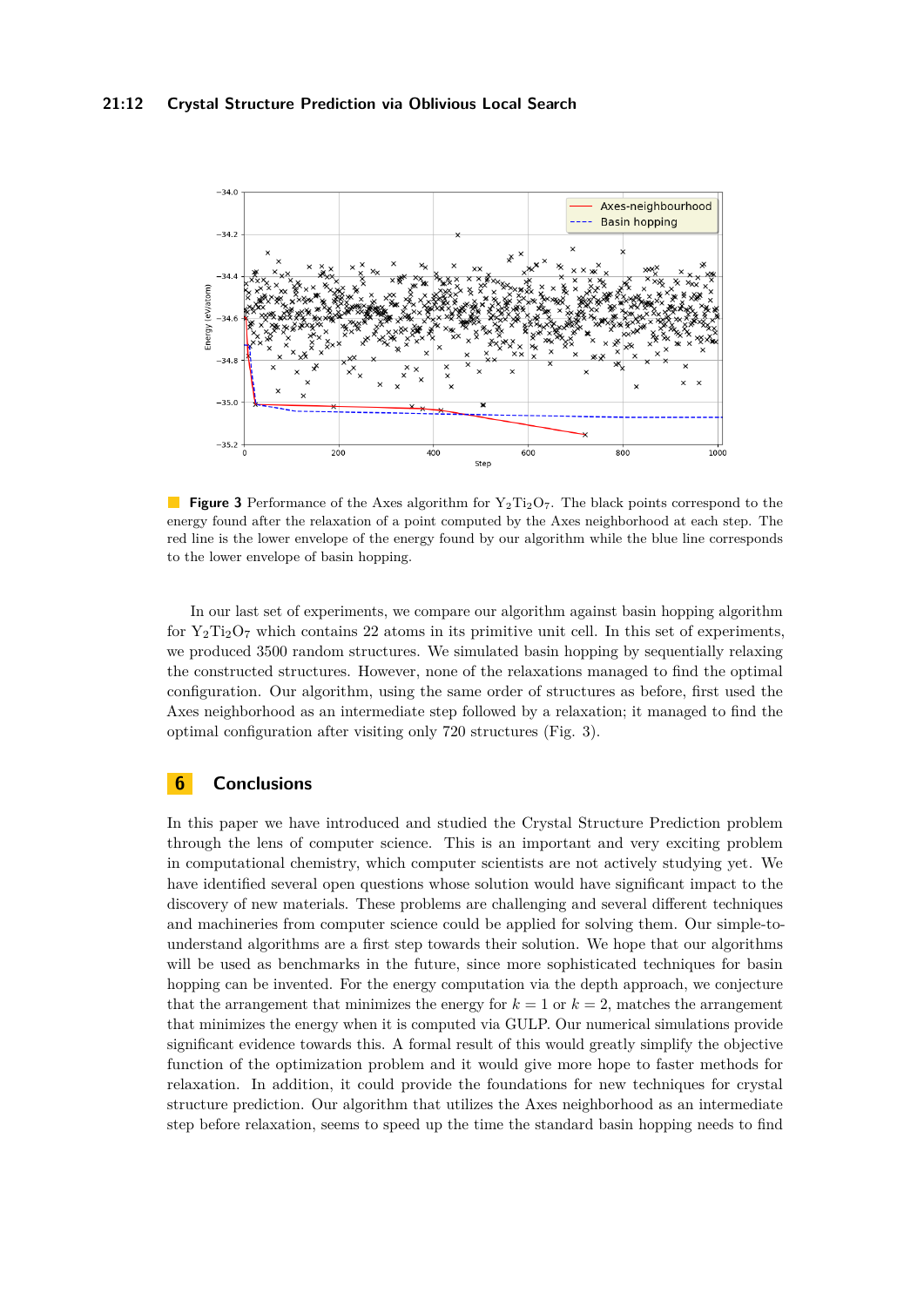the global minimum. Are there any other neighborhoods that outperform the Axes one? Can local search, or Axes neighborhood in particular, improve existing methods for crystal structure prediction by a simple integration as an intermediate step? We believe that this is indeed the case.

#### **References**

- <span id="page-12-13"></span>**1** Duncan Adamson, Argyrios Deligkas, Vladimir V. Gusev, and Igor Potapov. On the hardness of energy minimisation for crystal structure prediction. In *SOFSEM 2020: Theory and Practice of Computer Science - 46th International Conference on Current Trends in Theory and Practice of Informatics, SOFSEM 2020, Limassol, Cyprus, January 20-24, 2020, Proceedings*, pages 587–596, 2020. [doi:10.1007/978-3-030-38919-2\\_48](https://doi.org/10.1007/978-3-030-38919-2_48).
- <span id="page-12-14"></span>**2** Dmytro Antypov, Argyrios Deligkas, Vladimir Gusev, Matthew J Rosseinsky, Paul G Spirakis, and Michail Theofilatos. Crystal structure prediction via oblivious local search. *arXiv preprint arXiv:2003.12442*, 2020.
- <span id="page-12-12"></span>**3** Richard A Buckingham. The classical equation of state of gaseous helium, neon and argon. *Proceedings of the Royal Society of London. Series A. Mathematical and Physical Sciences*, 168(933):264–283, 1938.
- <span id="page-12-7"></span>**4** Seth T Call, Dmitry Yu Zubarev, and Alexander I Boldyrev. Global minimum structure searches via particle swarm optimization. *Journal of computational chemistry*, 28(7):1177–1186, 2007.
- <span id="page-12-10"></span>**5** C Collins, GR Darling, and MJ Rosseinsky. The flexible unit structure engine (fuse) for probe structure-based composition prediction. *Faraday discussions*, 211:117–131, 2018.
- <span id="page-12-4"></span>**6** C Collins, MS Dyer, MJ Pitcher, GFS Whitehead, M Zanella, P Mandal, JB Claridge, GR Darling, and MJ Rosseinsky. Accelerated discovery of two crystal structure types in a complex inorganic phase field. *Nature*, 546(7657):280, 2017.
- <span id="page-12-0"></span>**7** Stefano Curtarolo, Gus LW Hart, Marco Buongiorno Nardelli, Natalio Mingo, Stefano Sanvito, and Ohad Levy. The high-throughput highway to computational materials design. *Nature materials*, 12(3):191, 2013.
- <span id="page-12-8"></span>**8** David M Deaven and Kai-Ming Ho. Molecular geometry optimization with a genetic algorithm. *Physical review letters*, 75(2):288, 1995.
- <span id="page-12-5"></span>**9** CM Freeman, JM Newsam, SM Levine, and CRA Catlow. Inorganic crystal structure prediction using simplified potentials and experimental unit cells: application to the polymorphs of titanium dioxide. *Journal of Materials Chemistry*, 3(5):531–535, 1993.
- <span id="page-12-11"></span>**10** Julian D Gale and Andrew L Rohl. The general utility lattice program (gulp). *Molecular Simulation*, 29(5):291–341, 2003.
- <span id="page-12-1"></span>**11** Romain Gautier, Xiuwen Zhang, Linhua Hu, Liping Yu, Yuyuan Lin, Tor OL Sunde, Danbee Chon, Kenneth R Poeppelmeier, and Alex Zunger. Prediction and accelerated laboratory discovery of previously unknown 18-electron abx compounds. *Nature chemistry*, 7(4):308, 2015.
- <span id="page-12-6"></span>**12** Stefan Goedecker. Minima hopping: An efficient search method for the global minimum of the potential energy surface of complex molecular systems. *The Journal of chemical physics*, 120(21):9911–9917, 2004.
- <span id="page-12-2"></span>**13** Geoffroy Hautier, Chris Fischer, Virginie Ehrlacher, Anubhav Jain, and Gerbrand Ceder. Data mined ionic substitutions for the discovery of new compounds. *Inorganic chemistry*, 50(2):656–663, 2010.
- <span id="page-12-9"></span>**14** David C Lonie and Eva Zurek. Xtalopt: An open-source evolutionary algorithm for crystal structure prediction. *Computer Physics Communications*, 182(2):372–387, 2011.
- <span id="page-12-3"></span>**15** Nicola Nosengo. Can artificial intelligence create the next wonder material? *Nature News*, 533(7601):22, 2016.